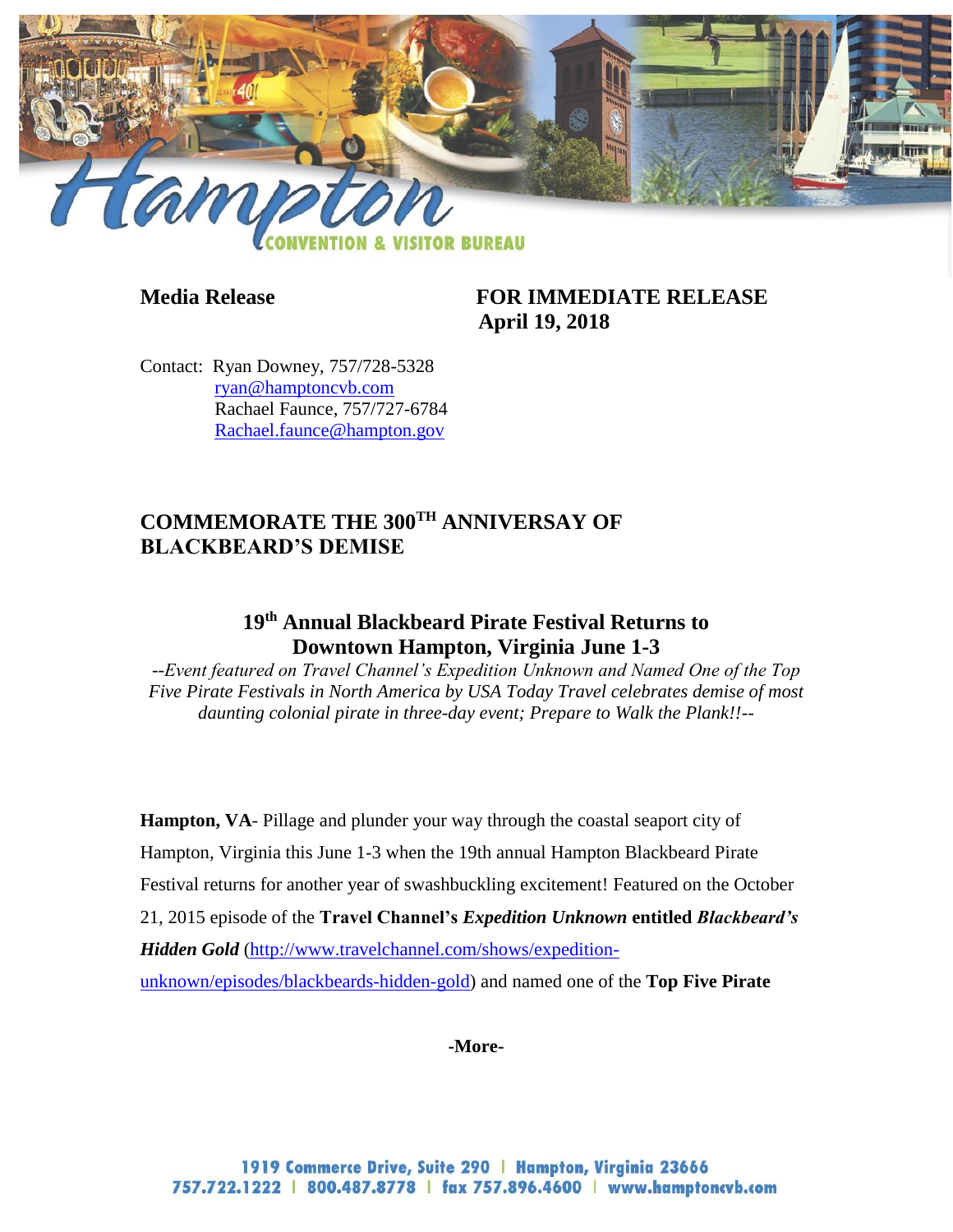### **Festivals in North America by** *USA Today Travel*

[\(www.usatoday.com/story/travel/destinations/2015/02/24/pirate](http://www.usatoday.com/story/travel/destinations/2015/02/24/pirate-festivals/23880041/?csp=travel)[festivals/23880041/?csp=travel\)](http://www.usatoday.com/story/travel/destinations/2015/02/24/pirate-festivals/23880041/?csp=travel), the festival celebrates Hampton's rich maritime heritage by commemorating the **300th ANNIVERSARY** of the demise of our most infamous visitor, Captain Edward Teach, a.k.a. Blackbeard the Pirate.

During the later part of the 1600's and early 1700's, pirates roamed the coastal waters of Virginia and North Carolina in search of ships laden with tobacco and other goods. The marauders terrorized waterways and unsuspecting cargo ships, capturing goods, sailors and ships. Captain Edward Teach, better known as Blackbeard the Pirate, was the most daunting of these menacing outlaws.

After years of wreaking havoc on Virginia's shores and economy, Blackbeard's life was finally taken in a violent sea battle with Lieutenant Robert Maynard in 1718. His severed head was impaled upon a pole near the mouth of Hampton Creek, now known as Blackbeard's Point, to serve as an unyielding reminder that piracy would not be tolerated in Virginia.

Three-hundred years later, beginning June 2, roughly 50,000 seafaring attendees, as well as Blackbeard and his crew, will once again invade downtown Hampton during the 19<sup>th</sup> annual Blackbeard Pirate Festival! Interact with Blackbeard (personified by first-person interpreter Ben Cherry) and more than 300 other authentically costumed pirate reenactors as they run rampant on the streets of America's oldest continuous Englishspeaking settlement.

The festivities kick off Friday night, June 1, 7:30 p.m. – 10:30 p.m., at the Crowne Plaza Hampton Marina Hotel in downtown Hampton with the 19<sup>th</sup> annual Grand Pirates Bash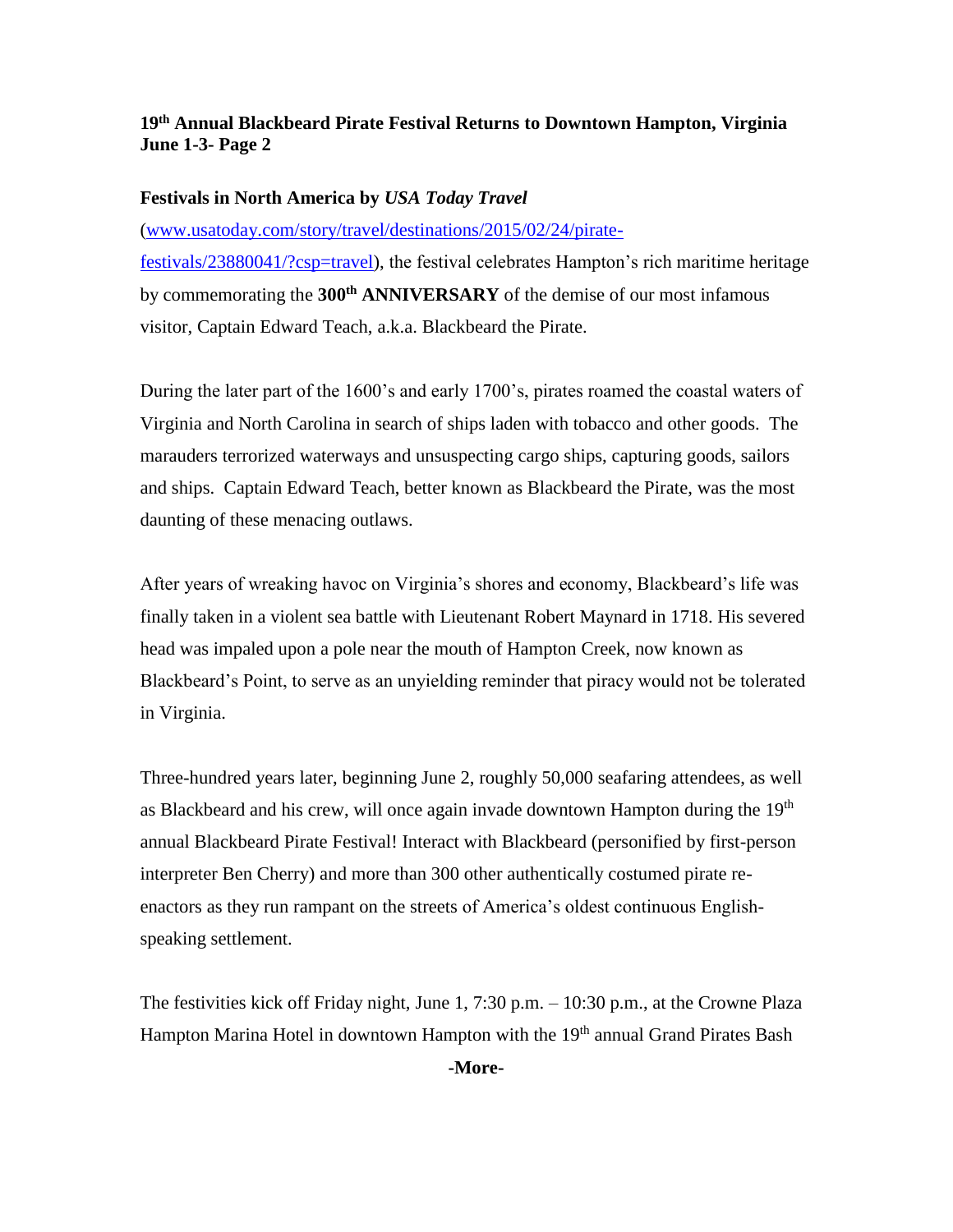(creative black tie, period attire or Pirate fantasy). The celebration, a recreation of Blackbeard's Party at Okracoke, will feature a bounty of food, adult beverages, live music Rusty Cutlass (one of the world's most notorious pirate bands), and more. Though the festival is free, there is an admission charge for the ball. Tickets are \$35 in advance and \$40 at the door. Advance tickets can be purchased by phone at 757/727-6348. Purchase in person at Hampton Parks & Recreation (5<sup>th</sup> Floor Hampton City Hall, 22 Lincoln Street, Hampton, VA 23669).

Saturday's activities include a swarm of extemporized street skirmishes between pirates and militia (costumed interpreters), a replica of Blackbeard's pirate camp, complete with living history interpreters teaching the skills of the sailor circa 1700, and the trial and escape of William Howard, one of Blackbeard's fellow pirates with ties to Hampton. Don't miss the exhilarating re-enactment of the classic sea battle between Lt. Maynard and Blackbeard, featuring two full - scale replica vessels in the Hampton Harbor. At the conclusion of the sea battle a presentation ceremony takes place in which Blackbeard's severed head will be bestowed upon Virginia Governor Alexander Spotswood (1710- 1722). Visitors can participate in the festivities when they join Blackbeard's funeral procession, Hampton's own version of Mardi Gras, and share in the booty from the treasure chest.

This year, the Hampton Blackbeard Pirate Festival welcomes three tall ships to the downtown docks: *MEKA II*, *Macnab*, and *Tall Ship Adventure*. Based in Beaufort, NC *MEKA II* has an overall length of 54' and is a 2/3 - scale replica of an 17th Century, two masted pirate brigantine armed with 8 cannons. Her homeport is Beaufort, North Carolina where locals and tourist take pride in her ongoing efforts to preserve maritime heritage. The *Macnab* is a 28ft. cutter based in Deltaville, VA.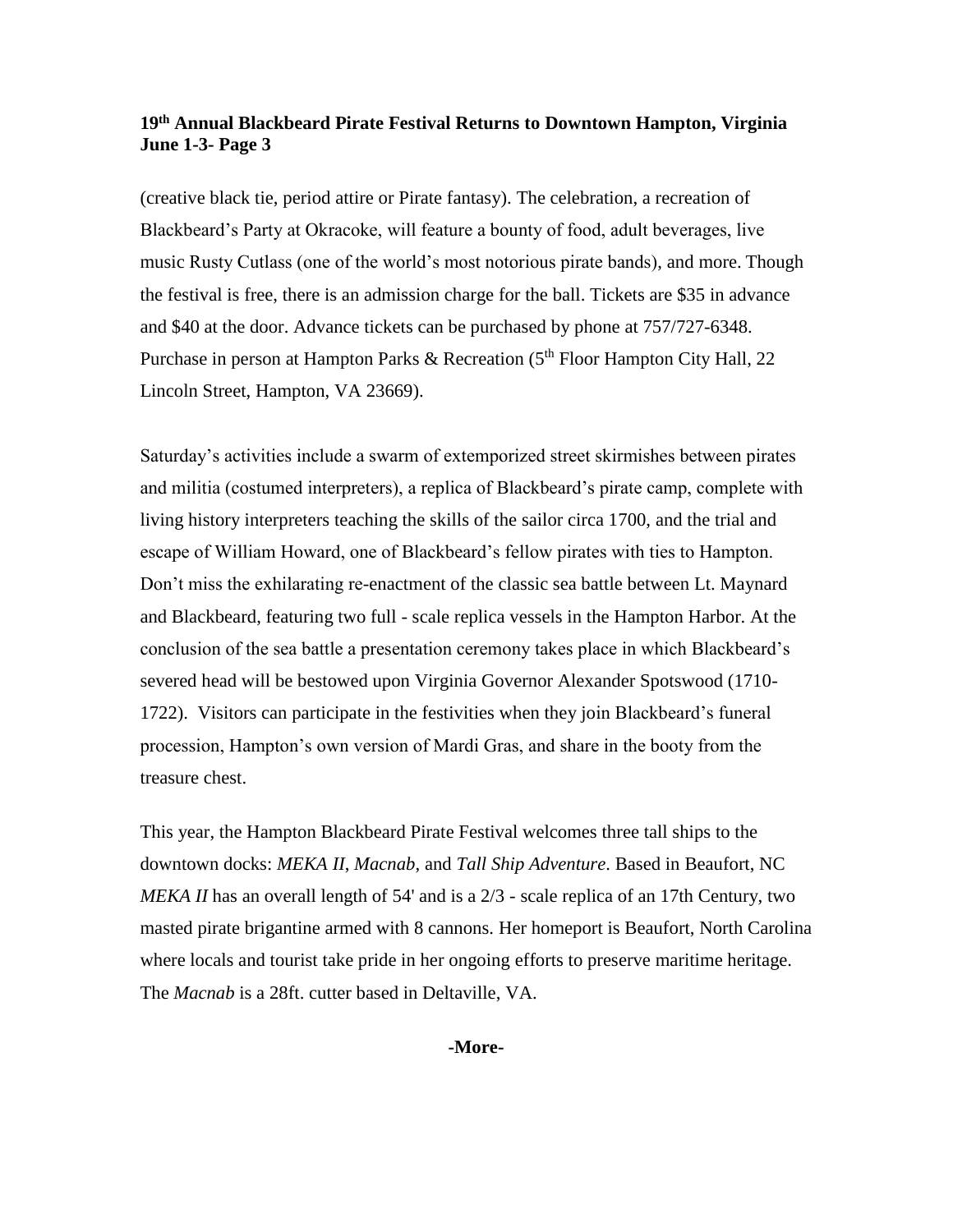Brand new this year is *Tall Ship Adventure*, Hampton's very own character vessel! The sailing vessel *Flying Lady* will arrive in Hampton a week prior to the festival and will ultimately be retrofitted and recommissioned as Tall Ship Adventure, to become a semipermanent fixture on the Hampton River. The Tall Ship Adventure was Blackbeard's true flag ship so it's only fitting that she is unveiled during the  $300<sup>th</sup>$  anniversary of Blackbeard's last battle.

In addition to the tall ships, the festival will also welcome *Sailboat Apostle*. *Sailboat Apostle* was built by Thomas E. (Tom) Colvin in 1959 in Bayou La Batre, Alabama. Originally an open cockpit centerboard sailboat, Apostle drew 22 inches with centerboard up and six feet with centerboard down. Throughout her history, she made many excursions in the Caribbean and the Gulf of Mexico.

Small boats taking part in the Blackbeard festivities this year include *Jolly Boat* and *Advanture*, a 22' gaffe rigged skiff revenue cutter that will remain in the pirate encampment as a static display.

This year, the event will once again feature the Blackbeard children's area, with children's entertainment and activities including colonial games, pirate face-painting, strolling fairies, digging for treasure, and more within Carousel Park along Settlers Landing Road. Featured this year are Pirate of Fortune's Folly of Pennsylvania, Fins and Seashells Mermaids of Virginia, and more.

In addition to the children's area, guests will have the opportunity to stroll through Blackbeard's Pirate Camp where they can learn how to use a cutlass, load a cannon, or even sing a sea chantey at Pirate's Cove. At Mill Point Park, visitors can also explore a collection of  $17<sup>th</sup> \& 18<sup>th</sup>$  century period vendors selling items such as jewelry, clothing, art, and personal accessories.